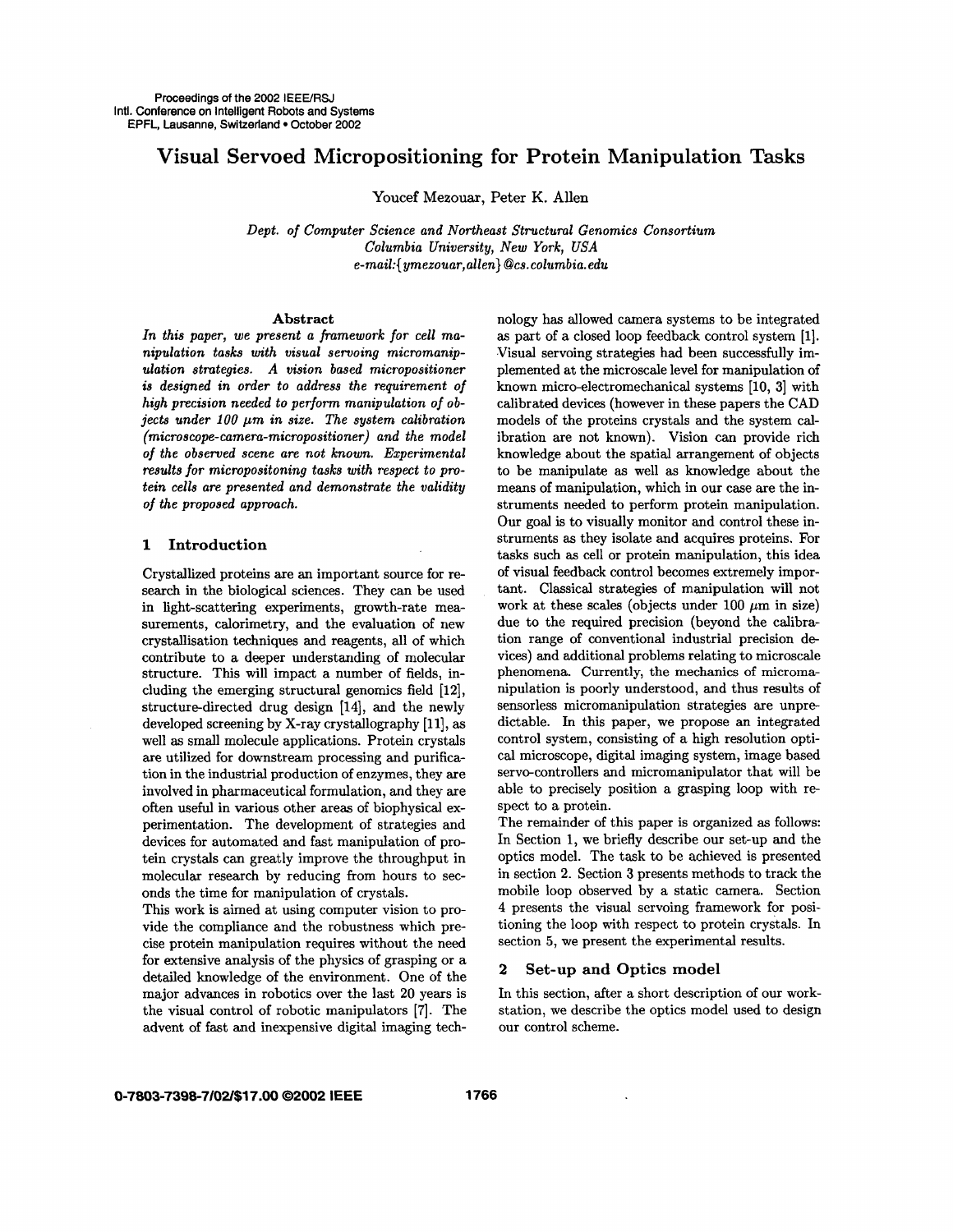

*Figure 1: (a) Workstation for protein crystals manipulation, (b) Grasping loop for protean crystals, (e) protein crystals* 

#### **2.1 Set-up**

Our workstation (see Figure  $1(a)$ ) is centered around a Sutter MP-285 micropositioner platform with independent x, **Y** and Z motions. This positioner allows submicron resolution down to **40** nanometers. **A** loop (see Figure l(b)) is mounted directly on the robot *Z*axis. The loop is especially designed to grasp protein crystals (see Figure  $1(c)$ ). The loop and the protein crystals are observed through an Olympus SZXl2 optical microscope. The microscope provides *a* total magnification from  $8.4x$  to  $108x$ . The unit has a **CCD** camera module adapter onto which a Sony **XC-77 CCD** camera is mounted.

### **2.2 Optics modeling**

In our experiments, we are using a long working distance microscope SZX12 by Olympus with an infinity-focused objective. **A** simplified ray diagram for a such typical optical microscope is shown in Figure 2. The rays emanating from a given point are parallel between the objective and the tube lens. The parallel rays are focused onto the image plane by the tube lens. The total linear magnification  $\alpha$  is given by :

$$
\alpha = \frac{f_t}{f_o} \tag{1}
$$

where  $f_t$  is the focal length of the tube lens and  $f_o$  the focal length of the objective. With our microscope, the focal length of the tube lens is adjustable so that the magnification varies from 8.4 to 108. **A** point *M* with coordinates  $M = [XY Z]^T$  in the objective focal plane is projected in the image focal plane onto a point *m* of coordinates  $\mathbf{m} = [x \, y]^T$  with :

$$
\mathbf{M} = \alpha \mathbf{m} \tag{2}
$$

To provide submicron accuracy, micro assembly



*Figure 2: Simplified my diagram for an infinitly focused optical microscope* 

tasks require high magnification of the observed objects. High magnification optical systems have a very small depth of field. This limited depth of field can be exploited to measure depth from the camera using techniques of depth-from-focus/defocus. For high numerical aperture systems the depth of field  $D$  is given by [8] :

$$
D = \frac{\lambda n}{2A^2} + \frac{n}{7\alpha A}
$$

where *n* is refractive index of the optics, *A* is the numerical aperture of the optics,  $\lambda$  the wavelength of incident light and  $\alpha$  the total magnification given by (1). This equation means that a point with *Z*  coordinate such that  $f_t + f_o + l - D < Z < f_t +$  $f_o + l + D$  appears as a blurred point in the image plane *(1* denoting the distance between the objective plane and the image plane). Since *D* is very small compared to  $f = f_t + f_o + l$ , an object in perfect focus is situated at a distance *f* of the image plane. When the observed object is moved out of focus such that the *Z* position of the object is  $Z = f + dZ$ then a point belonging to the object is projected in the image plane into a disk of diameter *db* (blurred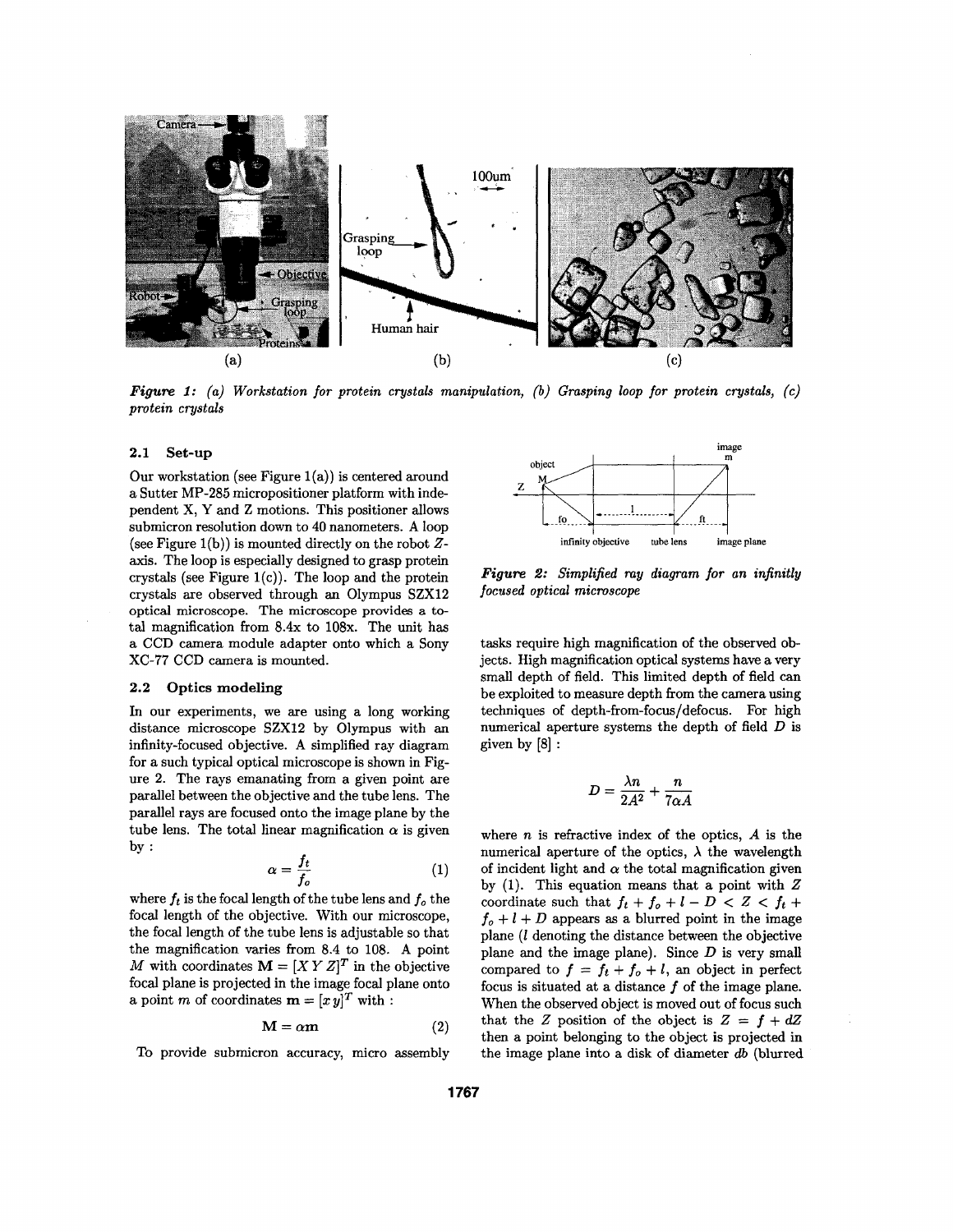with [8, 4]:  
\n
$$
db = \frac{2\alpha AdZ}{n} + \frac{1.22\lambda\alpha}{A^2}
$$
\ngeometric blur diffraction blur (3)

If the blur is measured using a global focus measure in the image as the Tenengrad measure  $T_r$ , we assume that :

$$
dT_r = \gamma db \tag{4}
$$

where  $\gamma$  is a scaling factor and  $dT_r$  is the variation of the focus measure when the *Z* position of the object is moved from  $f$  to  $f + dZ$ . This assumption means that the blur measure varies **as** the diameter of the disk resulting from the projection in the image plane **of** the defocused points. This property will be exploited to control the 2 axis of our manipulator.

### **3 Task description**

In our system, the camera mounted on the microscope objective observes the protein crystals **and** the mobile loop mounted on the three degrees of freedom micropositioner (eye-to-hand configuration). Let  $\mathcal{F}_c$ and  $\mathcal{F}_r$  be respectively a frame attached to the fixed camera and a frame attached to the robot (see Figure **3).** The **Z-axis** of the camera frame and of the robot control frame are parallel. Our goal is to align the center of gravity of the loop (more precisely of the loop hole) *M* with coordinates  $\mathbf{M}_c = [X_c Y_c Z_c]^T$ in  $\mathcal{F}_c$  and the center of an isolated protein  $\mathcal{M}^*$  with coordinates  $\mathbf{X}_{c}^{*} = [X_{c}^{*} Y_{c}^{*} Z_{c}^{*}]^{T}$  in  $\mathcal{F}_{c}$ . The protein is assumed motionless **and** in-focus. Three degrees of freedom must be controlled, we need thus to extract at least three independent measures from the image. Since the protein is assumed in focus,  $Z_c = Z_c^*$  when the loop is also in-focus. **As,** we will see in the sequel, the Z-axis can thus be controlled using a focus measure *T,* in the image.

Let  $\mathbf{x} = [x y]^T$  (resp.  $\mathbf{x}^* = [x^* y^*]^T$ ) be the coordinates in the image plane of the center of gravity of the loop (resp. of the protein). The robot motion along the *X* and *Y* axis will be controlled by minimizing the distance in the image space between **x** and **x\*.**  The positioning task can thus be achieved by first minimizing a focus measure and then by minimizing **an** error in the image space. To control the *X* and *Y* axis of the micropositioner we have to track the center of gravity of the loop in a complex scene. In the next section, we describe our tracking strategy.

# **4 Tracking the grasping loop**

To track the center of gravity of the grasping loop, a motion detection is first realized. Since only the loop is in motion this step eliminates the complex



*Figurn* **3:** *Workstation frames* 

background. Let  $I_t$  (resp.  $I_{t-dt}$ ) be the luminance background. Let  $I_t$  (resp.  $I_{t-dt}$ ) be the luminance<br>function at time  $t$  (resp.  $t - dt$ ), and define the function :

function at time t (resp. 
$$
t - dt
$$
), and define the function :  
\n
$$
F(x,y) = \frac{1}{N^2} \sum_{(u,v) \in V(x,y)} |I_{t-dt}(u,v) - I_t(u,v)| \quad (5)
$$

where  $V(x, y)$  is a  $N \times N$  neighbor of the point  $(x, y)$ . The binary image of temporal variations at time *t* is defined by :

$$
I_t^b(x,y) = \begin{cases} 1 & \text{if } F(x,y) > \lambda \\ 0 & \text{else} \end{cases}
$$
 (6)

where  $\lambda$  is a chosen scalar defining the sensibility of the motion detector. We obtain thus **a** binary image  $I_t^b$  containing the loop at time  $t - dt$  and  $t$  (see Figure 4(d)). In order to obtain a binary image with only the loop at time *t,* the binary image of temporal variations  $I_r^b$  (see Figure 4(c)) between a reference image (for example the image at the initial time) and the image at time *t* is computed and the logical operator AND is applied between  $I_t^b$  and  $I_r^b$ . The resulting image  $I_{rt}^b$  contains only the loop at time  $t$ (see Figure 4(e)). To eliminate potential small gaps in the binary image  $I_{rt}^b$  due to poor motion detection, we apply a closing morphological filter (see Figure **4(f)).** Once again, since only the loop is moving, this step eliminates the background. The image is thus simplified in such a way that the center of gravity of the loop can easily be tracked by simply tracking the white points **x**<sub>j</sub> of the hole loop with  $\mathbf{x} = \frac{1}{n} \sum_{j=1}^{n} \mathbf{x}_j$ , where *n* is the number of white points.

## *5* **Eye-to-hand Visual servoing with a microscope**

Visual servoing is classified into two main approaches  $[15, 6, 7]$ . The first one  $[16, 9]$ , based on the computation of a **3-D** Cartesian error, requires a perfect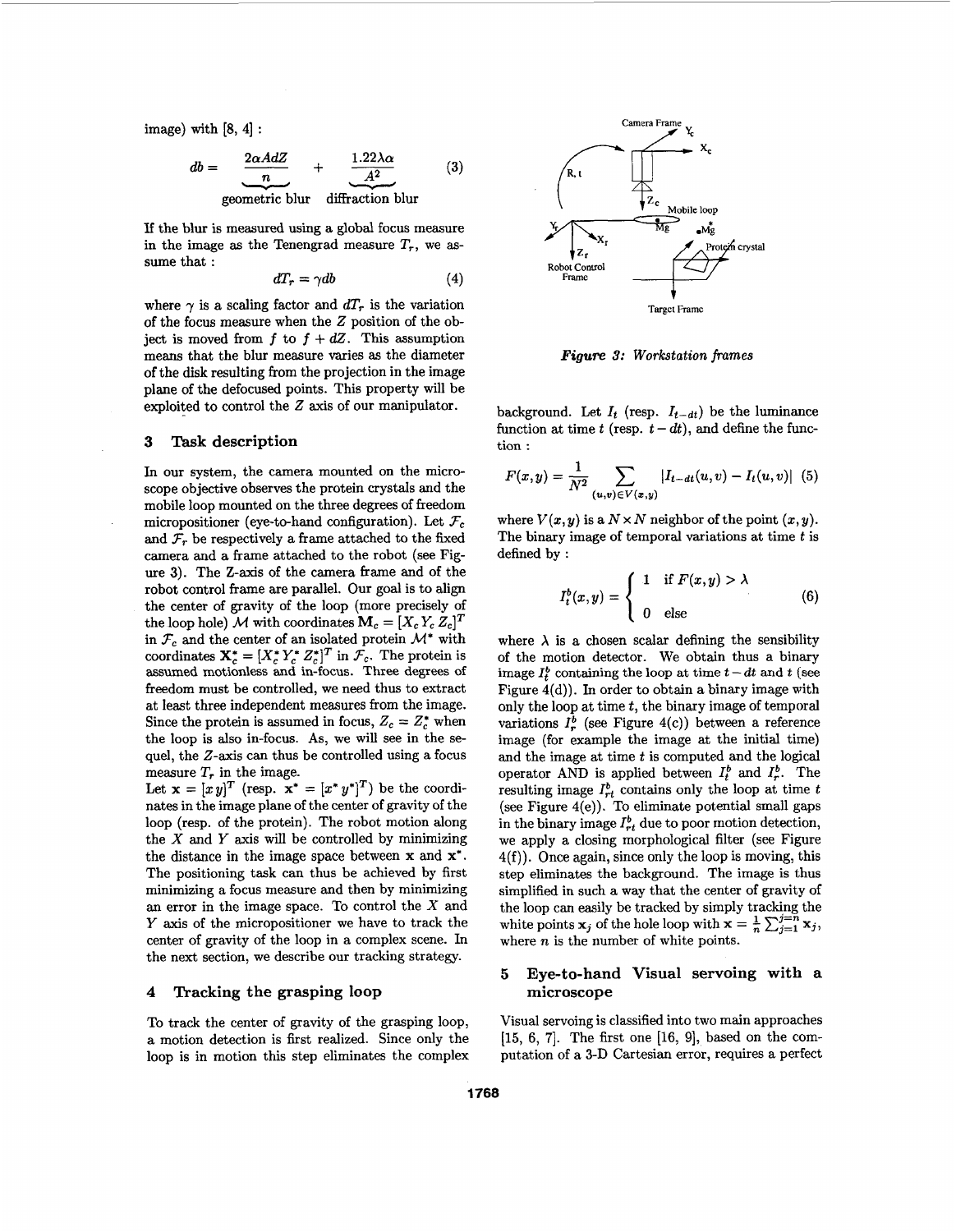

*Figure 4: (a) Reference image,* (b) *image in which the grasping loop has to be detected, (c) image*  $I_r^b$ , *(d) image*  $I_t^b$ *, (e) image*  $I_{rt}^b$ *, (f) final image* 

CAD-model of the object and a calibrated camera to obtain unbiased pose estimation. In the second approach, the pose estimation is omitted and the control loop is directly closed in the image space. That ensures local convergence and stability in presence of modeling errors and noise perturbations [2]. In our case, the models of the observed targets are unknown and the system is not calibrated, we thus use the image-based approach. Central to this approach is the image jacobian **L** (also called interaction matrix). It relates the differential motion **ds**  of some image features **s** to the differential motion in the camera coordinates  $dP$ :  $ds = LdP$ . In our application, the camera observes the robot to be controlled; such configuration is known **as** eye-to-hand systems [5] by opposition to the more classical eyein-hand configuration where the camera is mounted on the robot effector and observes the object to be manipulated. In the eye-to-hand case, the image jacobian has to take into account the mapping from the camera frame  $\mathcal{F}_c$  onto the robot control frame  $\mathcal{F}_r$ . If we note  $[\mathbf{R}, \mathbf{t}]$  this mapping  $(\mathbf{R} \text{ being the})$ rotational matrix and **t** the translation vector), the eye-to-hand jacobian  $L_t$  is related to the eye-in-hand one **L** by (for the general case of a 6-DOF motion):

$$
\mathbf{L}_t = -\mathbf{L} \left[ \begin{array}{cc} \mathbf{R} & -\mathbf{R}[-\mathbf{R}^T \mathbf{t}]_x \\ \mathbf{0} & \mathbf{R} \end{array} \right] \tag{7}
$$

where  $[-R^Tt]_x$  is the skew symmetric matrix associated with vector  $-R^Tt$ .

The first step of our control strategy is to bring the loop in focus. To realize the control along the *Z*axis, the small depth of field of the microscope *can*  be used. Since the target (i.e the proteins crystals) is assumed in focus, the positioning of the micromanipulator along *2* can be done by moving along the *2* axis until a measure of focus in the image is maximized. We chose as focus measure the Tenengrad measure  $T_r$ . Tenengrad is a measure of thresholded gradient magnitude [13]:

$$
\begin{cases}\nT_r = \sum_x \sum_y \|\vec{\delta}I\|^2 \\
= \sum_x \sum_y (\delta I_x^2 + \delta I_y^2)\n\end{cases} \text{ and } \|\vec{\delta}I\|^2 > \epsilon
$$
\n(8)

It can be proved that the best focused image is obtained at the global maximum of the focus measure  $T_r$  if the threshold is zero [13]. We thus use the Tenengrad measure with  $\epsilon = 0$ . Combining the Equations **(3)** and **(4),** and differentiating the resulting equation lead to :

$$
{}^cV_z=\Gamma\dot{T}_r
$$

where  $\Gamma = \frac{n}{2\gamma \alpha A}$ , and  ${}^cV_z$  is the *Z* control expressed in the camera frame. Noting that the 2 axis of the camera frame  $\mathcal{F}_c$  and of the robot control frame  $\mathcal{F}_r$ have been defined parallel and **in** the same direction, we have also :

$$
{}^{r}V_{z} = \Gamma \dot{T}_{r} \tag{9}
$$

where  $V_z$  is the Z control expressed in the robot control frame. We want to maximize  $T_r$ , by moving the robot in the 2 direction. One simple way to realize the maximisation of  $T_r$  is to control the  $Z$ motion using  $(9)$ . The norm of  $\Gamma$  can be fixed as a gain of a proportional control law and the sign of **I'** ensuring the maximisation of *T, can* be obtained off-line by observing the effect of the robot *Z* motion on *T,.* After that the loop is focused, the *X* and *Y* motions have to be controlled in order to align the center of gravity of the loop and the center of a protein crystal.

Since we are only interested in a 3-DOF motion, the interaction matrix of a single point is a  $2 \times 3$  matrix. Differentiating equation **(2),** the eye-in-hand image jacobian relationship for a single image feature point is :

$$
\dot{\mathbf{x}} = \begin{bmatrix} \dot{x} \\ \dot{y} \end{bmatrix}^T = \begin{bmatrix} \alpha & 0 & 0 \\ 0 & \alpha & 0 \end{bmatrix} \begin{bmatrix} ^cV_x \\ ^cVy \\ ^cVz \end{bmatrix} = \mathbf{L}_{xyz} {}^c\mathbf{V}_{xyz}
$$
(10)

where  $\mathbf{L}_{xyz}$  denotes the eye in hand interaction matrix and  ${}^{c}V_{xyz}$  the control vector expressed in the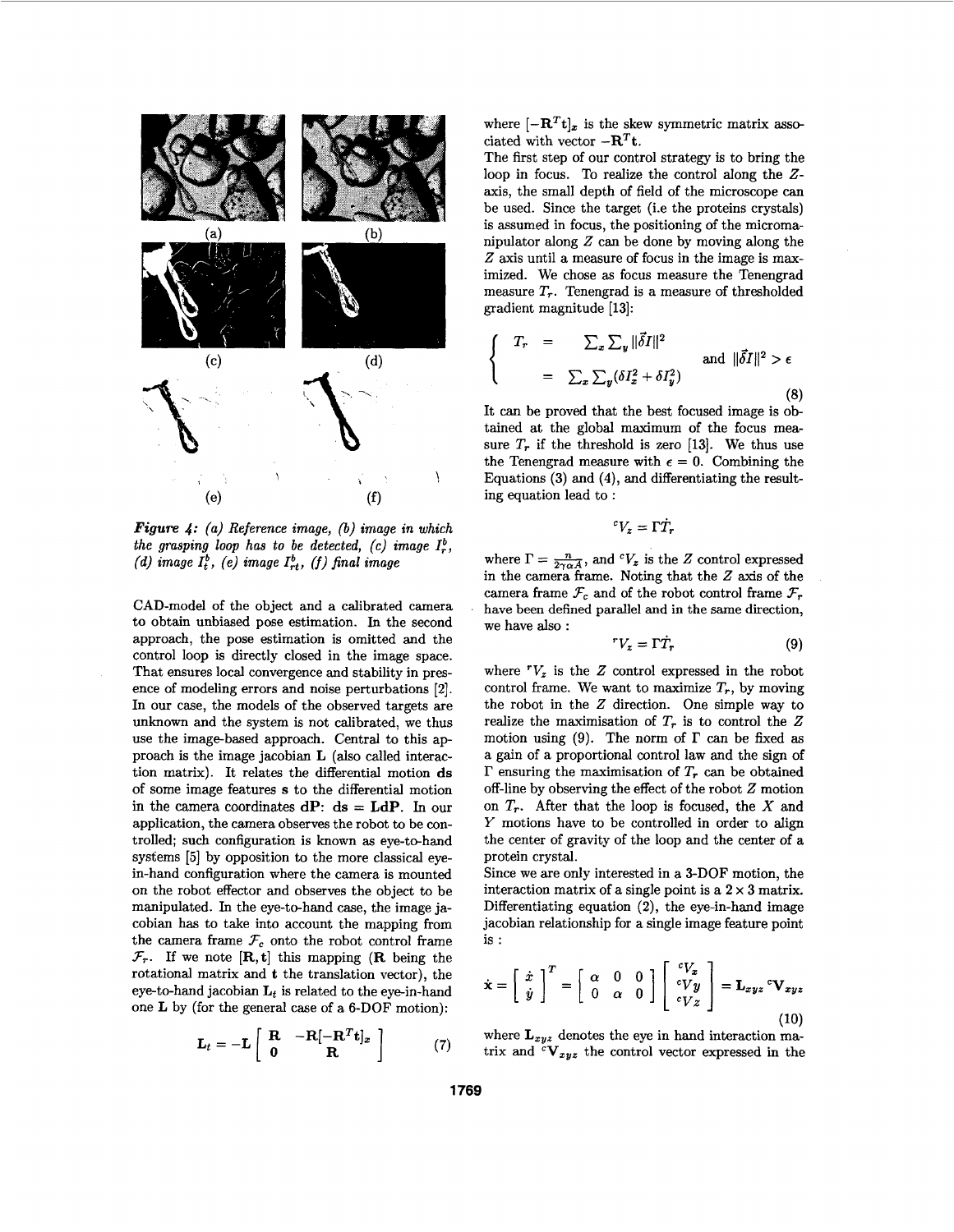camera frame. The previous equation can obviously be simplified **as** follow :

$$
\dot{\mathbf{x}} = \left[ \begin{array}{cc} \alpha & 0 \\ 0 & \alpha \end{array} \right] \left[ \begin{array}{c} {}^{c}V_{x} \\ {}^{c}V_{y} \end{array} \right] = \mathbf{L}_{xy} {}^{c}\mathbf{V}_{xy} \qquad (11)
$$

where  $\mathbf{L}_{xy}$  and  $\mathbf{V}_{xy}$  are respectively the reduced eyein-hand interaction matrix and the reduced control vector expressed in the camera frame. Noticing once again that the Z-axis of the camera frame and of the control frame are parallel in the same direction, and combining the equation **(7)** and **(ll),** the eye-to-hand

jacobian relationship for a single feature point is :  
\n
$$
\dot{\mathbf{x}} = \mathbf{L}_{xy} \mathbf{R}_{xy} \begin{bmatrix} rV_x \\ rVy \end{bmatrix} = \mathbf{L}_{txy}{}^r \mathbf{V}_{xy}
$$
(12)

where  $\mathbf{L}_{\mathbf{t}xy} = \alpha \mathbf{R}_{xy}$  is the eye to hand interaction matrix and  $\mathbf{R}_{xy}$  is a  $2 \times 2$  rotation matrix that maps the reduced control vector expressed in the camera frame  ${}^cV_{xy}$  and the reduced control vector expressed in the robot control frame  $^rV_{xy}$ . A suitable control law to make the error vector  $\mathbf{e} = \mathbf{x} - \mathbf{x}^*$  decrease exponentially (i.e,  $\dot{\mathbf{e}} = -\beta \mathbf{e}$ ) to 0 is given by :

$$
{}^{r}\mathbf{V}_{xy} = -\beta \widehat{\mathbf{L}}_{txy}^{+}(\mathbf{x} - \mathbf{x}^{*})
$$
 (13)

Where  $x^*$  is the desired position in the image space of the center of gravity of the loop,  $\mathbf{L}_{\mathbf{t}xy}$  is the estimated image jacobian and  $\beta$  is a proportional gain. In order to chose a suitable estimation of the image jacobian, we can study the stability domain of the control law **(13).** It is well known that the control law **(13)** is asymptotically stable if  $\mathbf{L}_{xy} \mathbf{L}_{xy}^+$  is positive. We have thus to study the positiveness of the eigenvalues of  $\mathbf{L}_{\mathbf{t}xy}\hat{\mathbf{L}}_{\mathbf{t}xy}^+$  (=  $\mathbf{L}_{\mathbf{t}xy}\hat{\mathbf{L}}_{\mathbf{t}xy}^{-1}$  in this case):

$$
\mathbf{L}_{txy}\hat{\mathbf{L}}_{txy}^{-1} = \frac{\alpha}{\hat{\alpha}} \mathbf{R}_{xy}\hat{\mathbf{R}}_{xy}^{-1}
$$
 (14)

where  $\hat{\alpha}$  and  $\hat{\mathbf{R}}_{xy}$  are estimated values of *g* and  $\mathbf{R}_{xy}$ . According to (14), the eigenvalues of  $\mathbf{L}_{xy} \mathbf{L}_{xy}^{-1}$  are the real part of the eigenvalues of  $\frac{\alpha}{\alpha} \mathbf{R}_{xy} \hat{\mathbf{R}}_{xy}^{-1}$  which are  $(\frac{\alpha}{\epsilon}e^{i\theta}, \frac{\alpha}{\epsilon}e^{-i\theta})$  where  $\theta$  is the angle of the rotation  $\mathbf{R}_{xy}\hat{\mathbf{R}}_{xy}^{-1}$ . This means that if  $\hat{\alpha}$  is chosen as a positive scalax, the system is locally asymptotically stable, for any rotation axis, if :

$$
-\frac{\pi}{2} < \theta < \frac{\pi}{2}
$$

Judging from this stability study, we can easily fix  $\mathbf{L}_{xy} = \hat{\boldsymbol{\alpha}} \mathbf{R}$  to a constant value while ensuring the convergence of control. For our application,  $\hat{\alpha}$  is fixed to the value given by the manufacturer. The estimated rotation matrix  $\hat{\mathbf{R}}_{xy}$  is fixed as the closest rotation matrix to  $\frac{1}{2}\hat{\mathbf{L}}_{xy}^0$  where  $\hat{\mathbf{L}}_{xy}^0$  is the interaction matrix numerically computed off-line by observing the repercussion of the robot motion in the image space.

### **6 Experimental results**

The proposed methods have been tested on our esperimental platform (see Figure 1). The specified visual task consists in a positioning task of the **grasp**ing loop with respect to a crystal protein. First, the focus of the grasping loop is performed. The initial defocused image is given in Figure 5(a) and the in focus image is illustrated by the Figure 5(b). The tenengrad measure is given by the Figure  $5(c)$ . After that the focusing task **was** achieved the grasping loop is visually guided to its desired position. The images corresponding to the desired and final configurations are given in Figures  $6(a)$  and  $6(b)$  respectively (the initial and desired position of the center of gravity of the grasping loop are represented by white disks). The figure 6(c) gives the error on the coordinates of the center of gravity of the grasping loop between its current and its desired location in the image. The convergence of the coordinates to their desired value demonstrates the correct realization of the task. The final errors on the coordinates is less than **1** pixel that corresponds to an positionning **ac**curacy beyond  $10^{-1} \mu m$  The computed control law is given in Figure 6(d).





*Figure 5: Focusing the loop: (a) defocused image,* (b) *focused image, (c) Tenengrad measure uersus time*